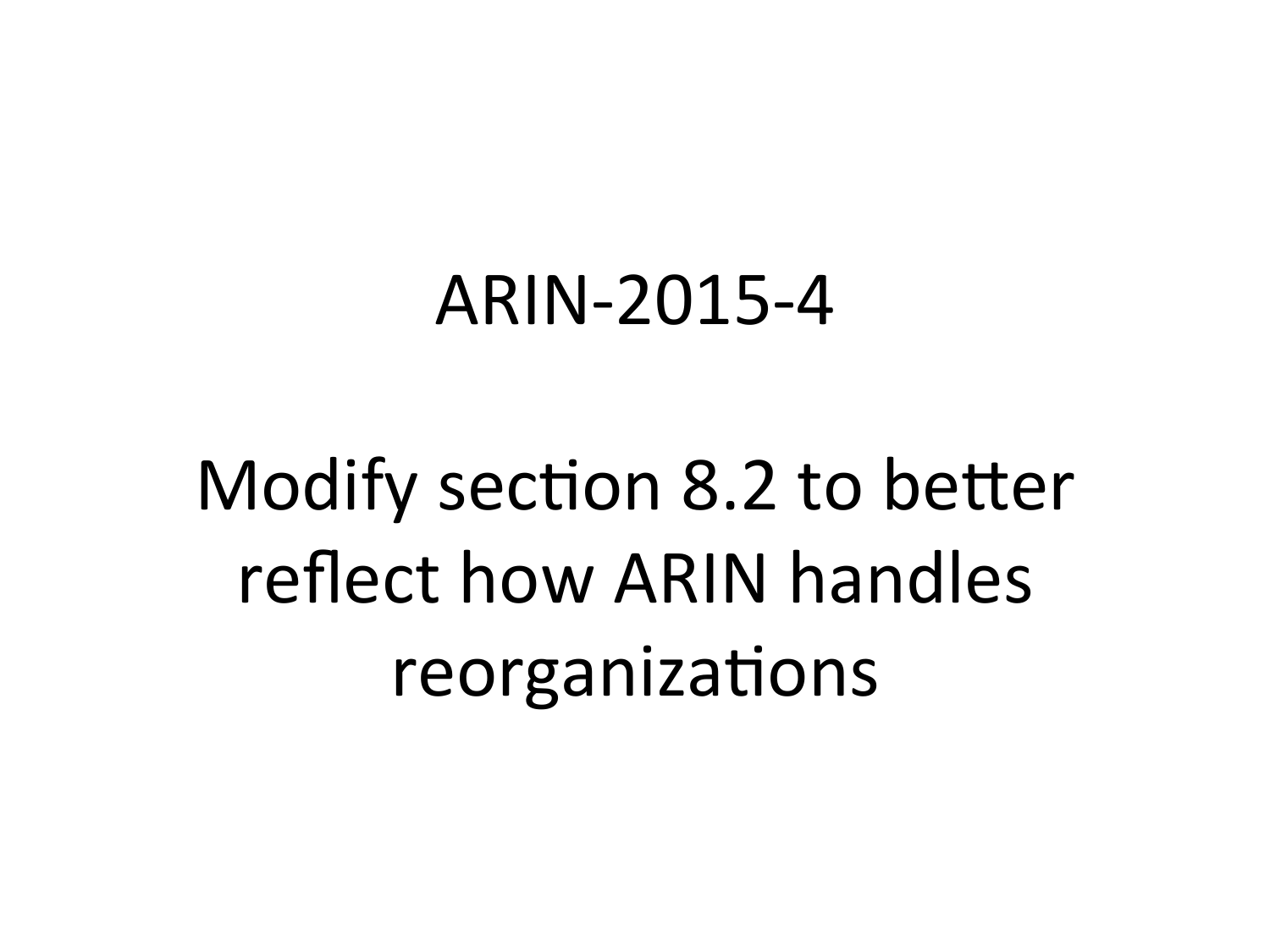### Problem Statement

- ARIN staff indicated that NRPM 8.2 does not clearly indicate how ARIN procedures should handle reorganizations.
- ARIN staff indicated that the first policy bullet point of NRPM 8.2 does not apply to reorganizations.

https://www.arin.net/participate/meetings/reports/ARIN\_35/PDF/monday/jimmerson\_policy.pdf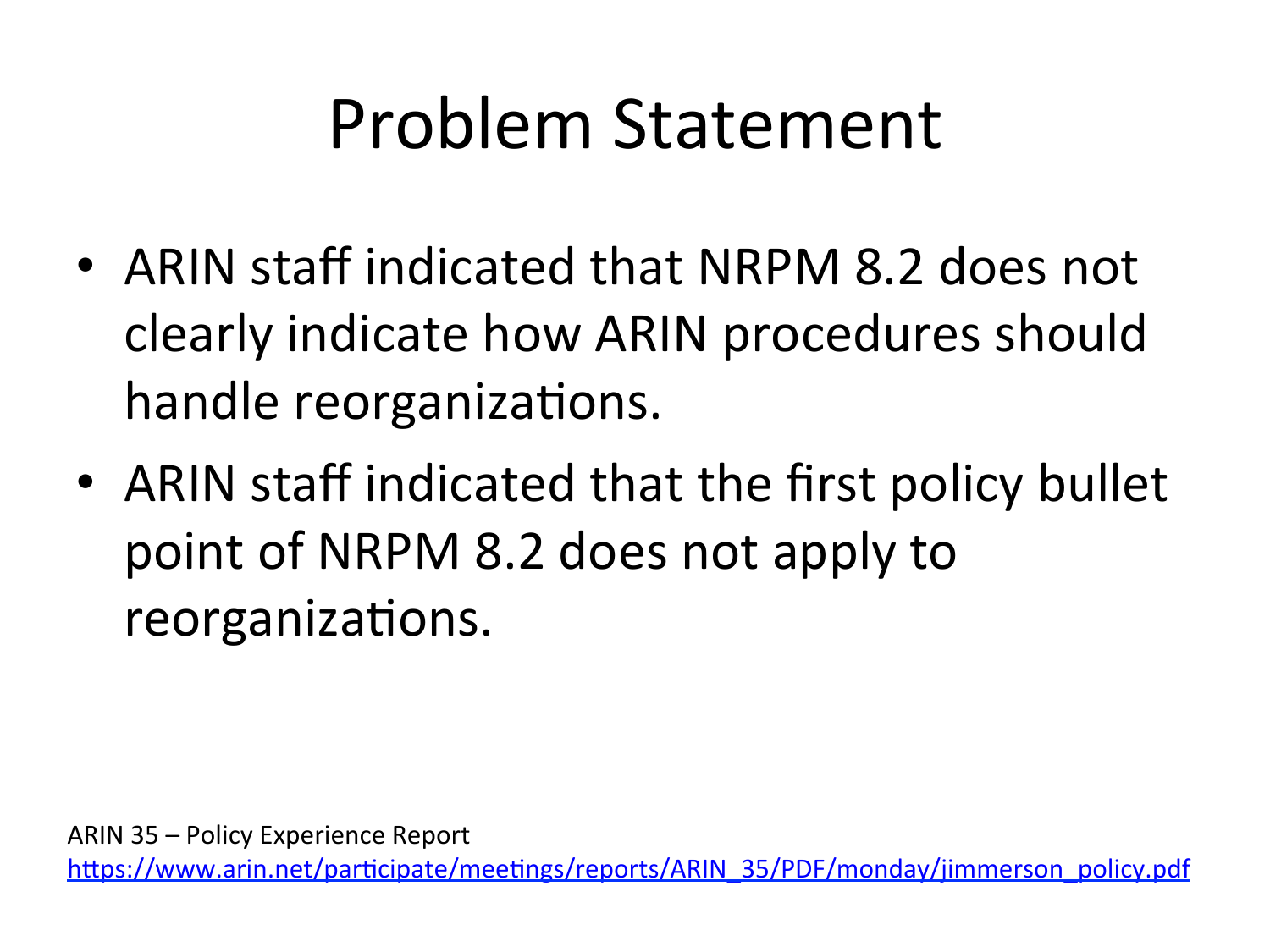# Summary of Changes

- Add the word "Reorganizations" to the title of the section
- Move current bullet #1 to #5 position
- Add text "For mergers and acquisition transfers, the recipient entity" to new bullet #5 to clarify the operational practice of not requiring evidence transfer documentation for reorganizations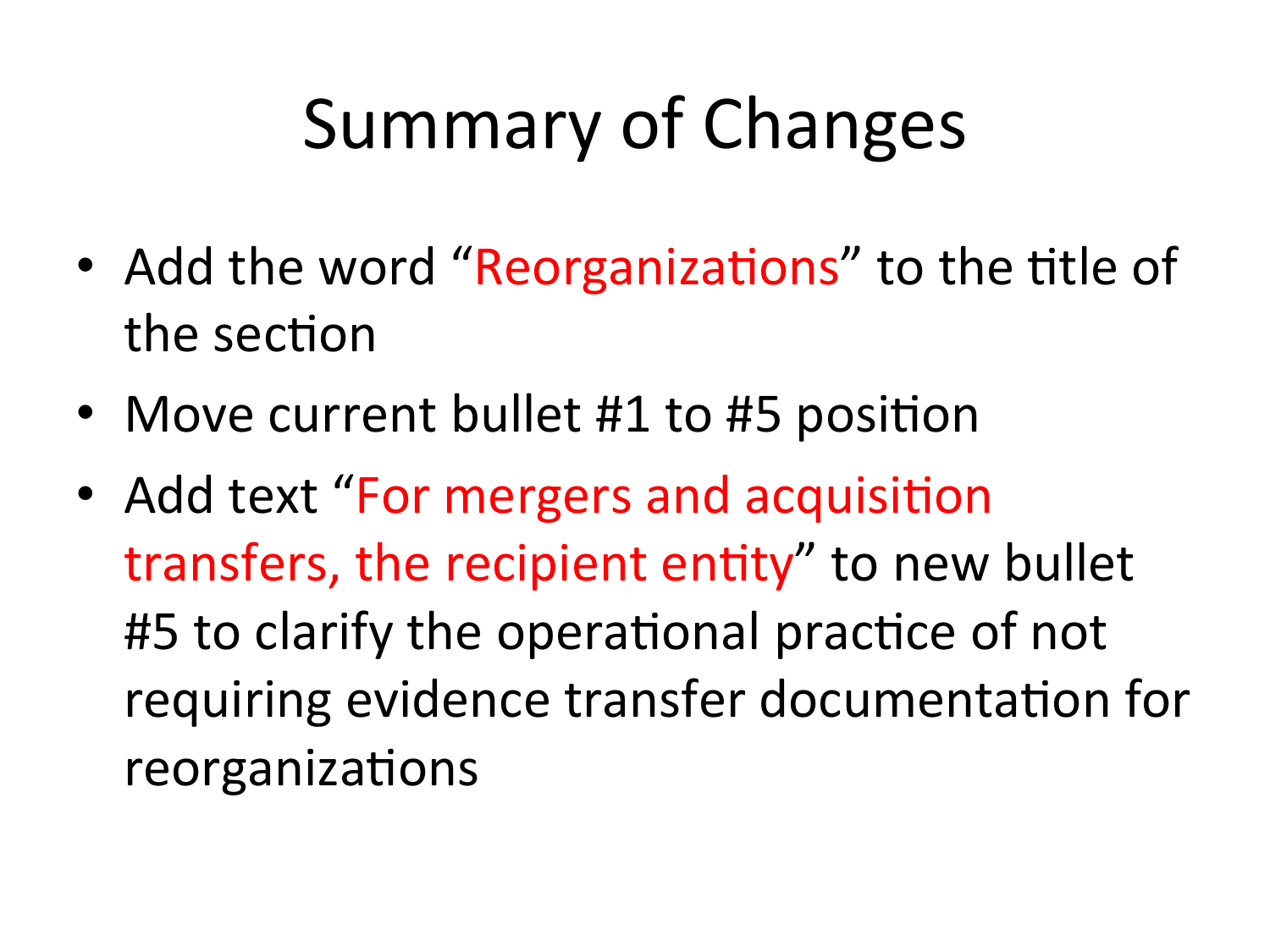### Policy Statement

Update section 8.2

#### **8.2. Mergers, Acquisitions, and Reorganizations**

- ARIN will consider requests for the transfer of number resources in the case of mergers, acquisitions, and reorganizations under the following conditions:
- The current registrant must not be involved in any dispute as to the status of the resources to be transferred.
- The new entity must sign an RSA covering all resources to be transferred.
- The resources to be transferred will be subject to ARIN policies.
- The minimum transfer size is the smaller of the original allocation size or the applicable minimum allocation size in current policy.
- For mergers and acquisition transfers, the recipient entity must provide evidence that they have acquired assets that use the resources to be transferred from the current registrant. ARIN will maintain an up-to-date list of acceptable types of documentation.
- In the event that number resources of the combined organizations are no longer justified under ARIN policy at the time ARIN becomes aware of the transaction, through a transfer request or otherwise, ARIN will work with the resource holder(s) to return or transfer resources as needed to restore compliance via the processes outlined in current ARIN policy.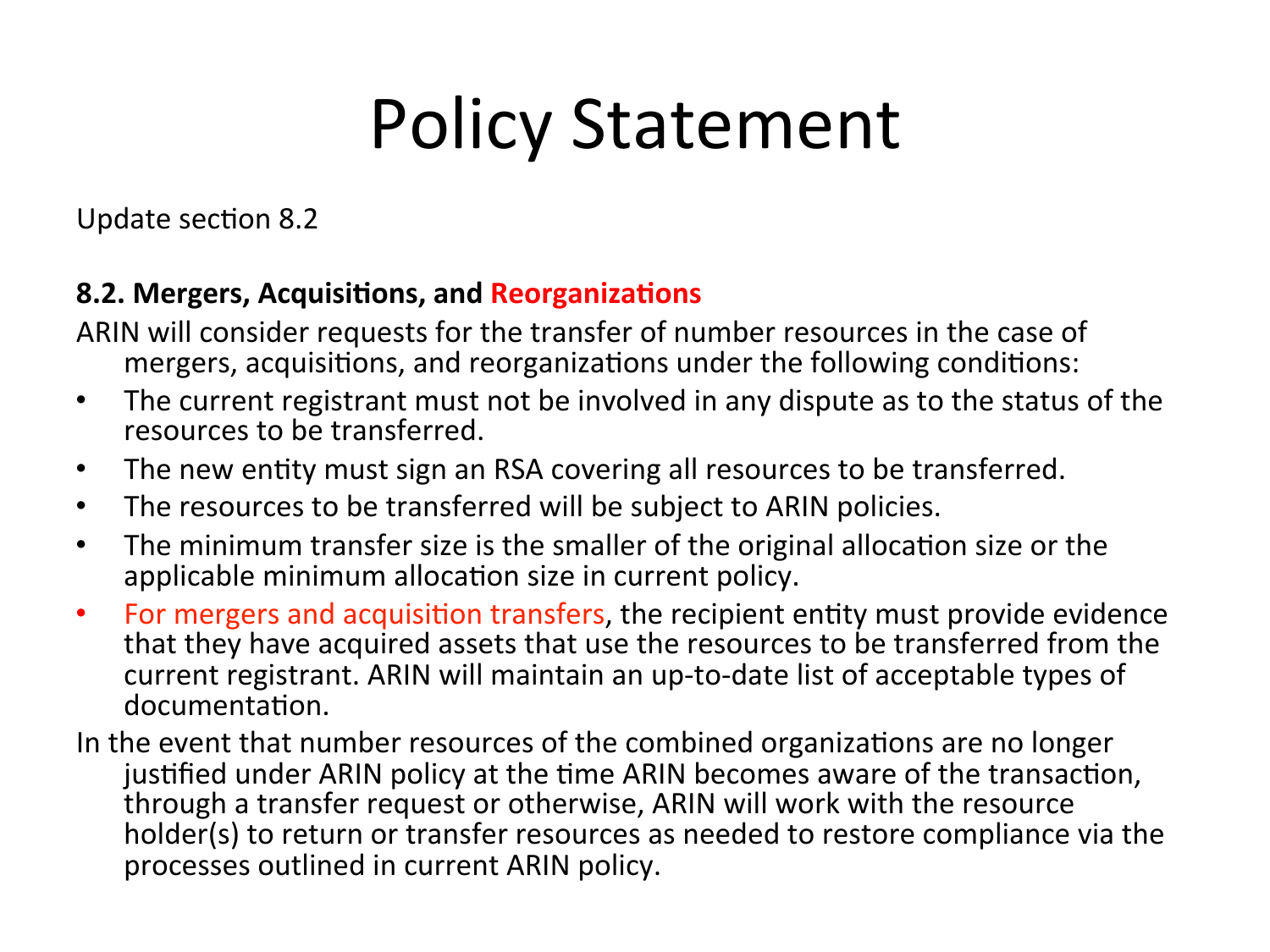#### Discussion

• Do you support updating this section to clarify how ARIN should handle transfers for reorganizations?

• If not, what changes could be made to this draft policy so that you could support the draft?